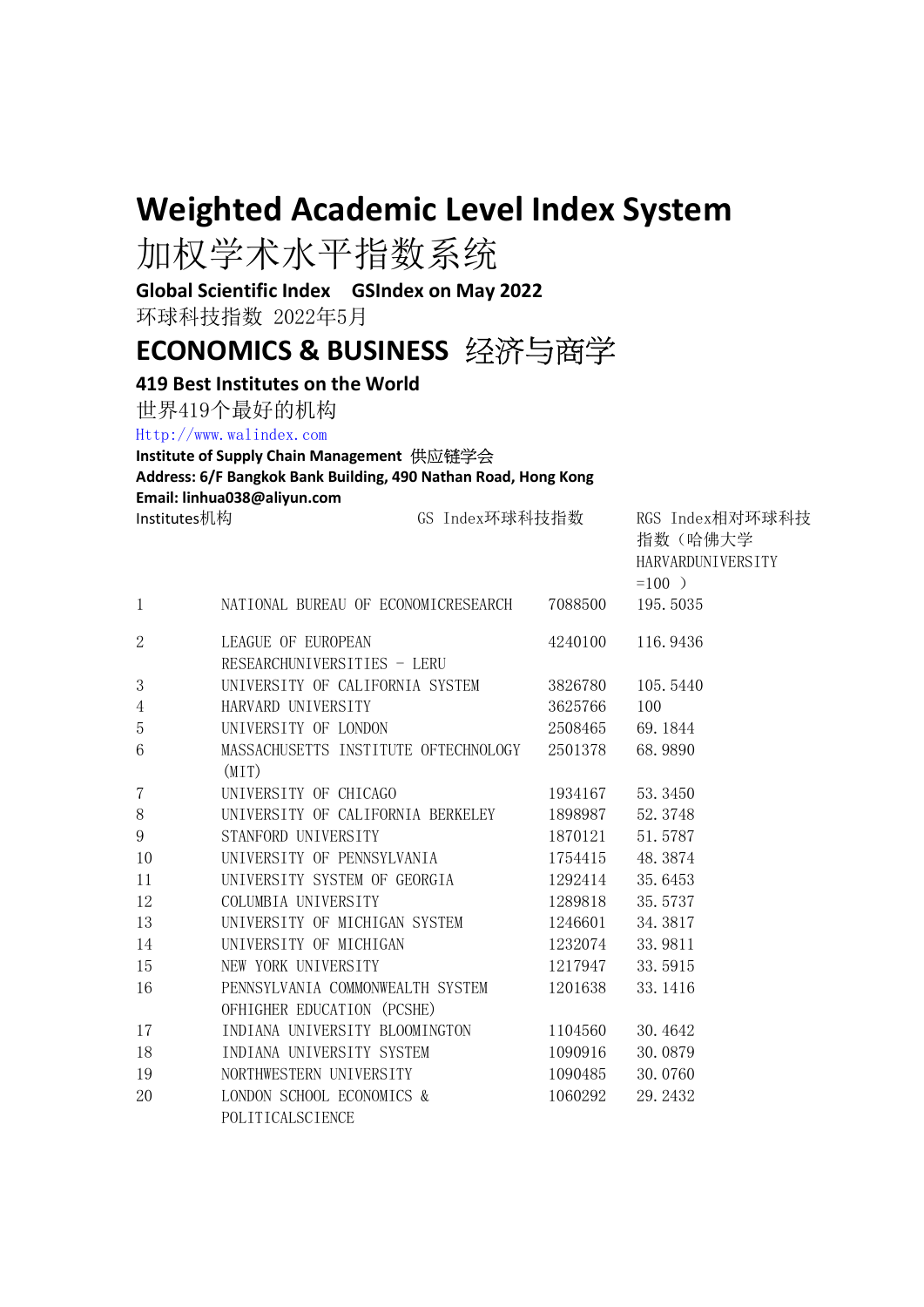| 21 | PRINCETON UNIVERSITY                    | 1030170        | 28.4125 |
|----|-----------------------------------------|----------------|---------|
| 22 | DUKE UNIVERSITY                         | 1006541        | 27.7608 |
| 23 | UNIVERSITY OF TEXAS SYSTEM              | 1001364        | 27.6180 |
| 24 | UNIV SYS OHIO                           | 983506         | 27.1255 |
| 25 | ARIZONA STATE UNIVERSITY                | 948296         | 26.1544 |
| 26 | ERASMUS UNIVERSITY ROTTERDAM            | 944521         | 26.0502 |
| 27 | YALE UNIVERSITY                         | 942547         | 25.9958 |
| 28 | ARIZONA STATE UNIVERSITY-TEMPE          | 926584         | 25.5555 |
| 29 | STATE UNIVERSITY SYSTEM OF FLORIDA      | 925672         | 25.5304 |
| 30 | UNIVERSITY OF NORTH CAROLINA            | 906302         | 24.9961 |
| 31 | IU KELLEY SCHOOL OF BUSINESS            | 900174         | 24.8271 |
| 32 | FEDERAL RESERVE SYSTEM - USA            | 897165         | 24.7442 |
| 33 | DARTMOUTH COLLEGE                       | 878728         | 24.2356 |
| 34 | LONDON BUSINESS SCHOOL                  | 823870         | 22.7226 |
| 35 | UNIVERSITY OF MARYLAND COLLEGE PARK     | 802866         | 22.1433 |
| 36 | TILBURG UNIVERSITY                      | 794510         | 21.9129 |
| 37 | MICHIGAN STATE UNIVERSITY               | 788877         | 21.7575 |
| 38 | UNIVERSITY SYSTEM OF MARYLAND           | 780316         | 21.5214 |
| 39 | CORNELL UNIVERSITY                      | 777965         | 21.4566 |
| 40 | UNIVERSITY OF MINNESOTA TWIN CITIES     | 760435         | 20.9731 |
| 41 | UNIVERSITY OF MINNESOTA SYSTEM          | 737196         | 20.3322 |
| 42 | UNIVERSITY OF SOUTHERN CALIFORNIA       | 717419         | 19.7867 |
| 43 | UNIVERSITY OF TORONTO                   | 713377         | 19.6752 |
| 44 | PENNSYLVANIA STATE UNIVERSITY           | 706216         | 19.4777 |
| 45 | PENNSYLVANIA STATE UNIVERSITY           | 701531         | 19.3485 |
|    | -UNIVERSITY PARK                        |                |         |
| 46 | UNIVERSITY OF OXFORD                    | 691892         | 19.0827 |
| 47 | UNIVERSITY OF CALIFORNIA SAN DIEGO      | 672257         | 18.5411 |
| 48 | UNIVERSITY OF GRONINGEN                 | 662451         | 18.2706 |
| 49 | UNIVERSITY OF ILLINOIS SYSTEM           | 647857         | 17.8681 |
| 50 | CENTRE FOR ECONOMIC POLICY RESEARCH- UK | 641836         | 17.7021 |
| 51 | TEXAS A&M UNIVERSITY SYSTEM             | 640308 17.6599 |         |
| 52 | UNIVERSITY OF WASHINGTON                | 639773         | 17.6452 |
| 53 | UNIVERSITY OF WARWICK                   | 628663         | 17.3388 |
| 54 | UNIVERSITY OF CALIFORNIA LOSANGELES     | 625123         | 17.2411 |
| 55 | TEXAS A&M UNIVERSITY COLLEGESTATION     | 623226         | 17.1888 |
| 56 | UNIVERSITY OF WASHINGTON SEATTLE        | 616474         | 17.0026 |
| 57 | BOCCONI UNIVERSITY                      | 614494         | 16.9480 |
| 58 | UNIVERSITY OF CAMBRIDGE                 | 614425         | 16.9461 |
| 59 | NATIONAL UNIVERSITY OF SINGAPORE        | 598689         | 16.5121 |
| 60 | UNIVERSITY OF NEWCASTLE                 | 590276         | 16.2800 |
| 61 | OHIO STATE UNIVERSITY                   | 572162         | 15.7804 |
| 62 | COPENHAGEN BUSINESS SCHOOL              | 563556         | 15.5431 |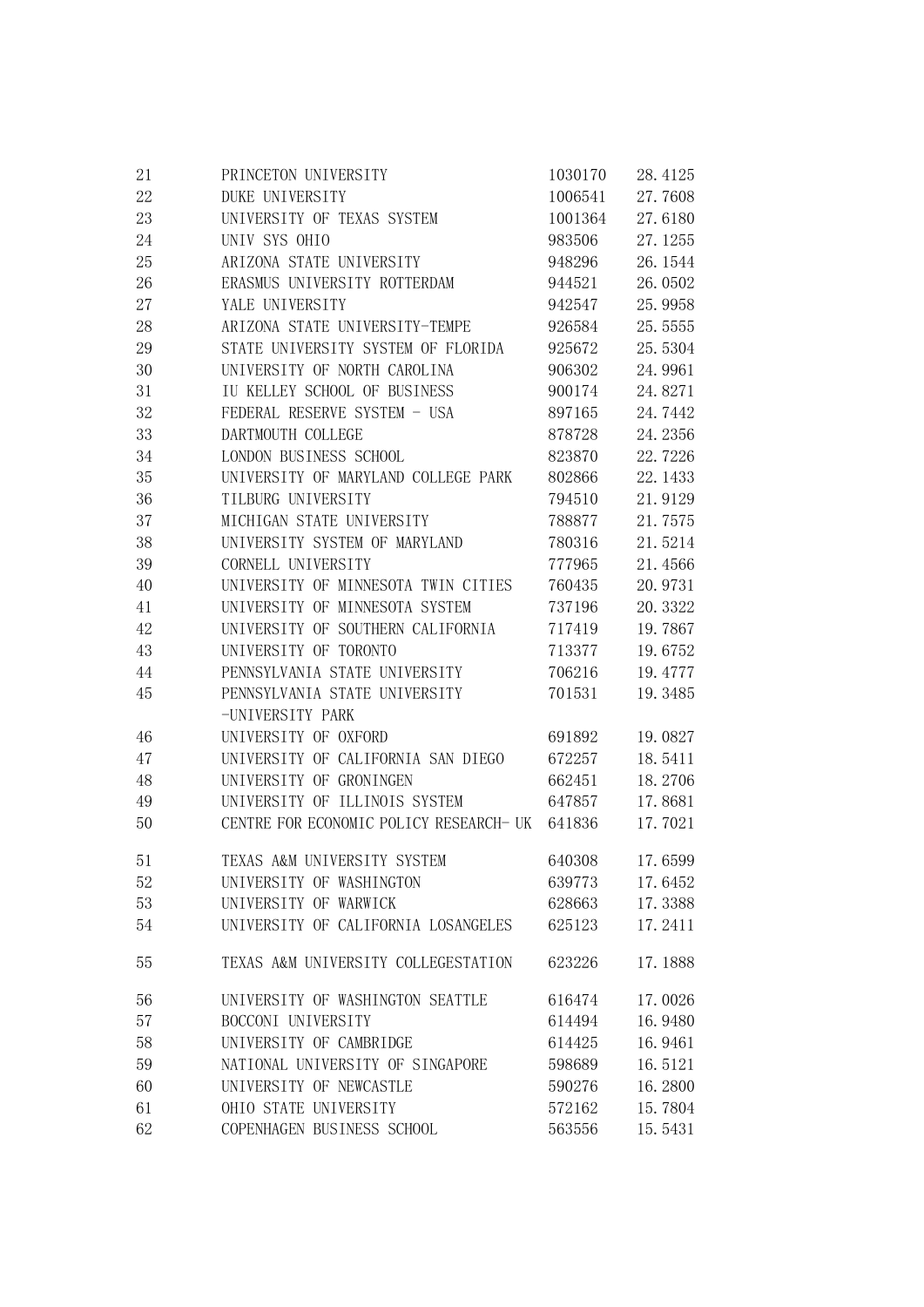| 63     | UNIVERSITY OF NOTRE DAME                        | 556670 | 15.3532 |
|--------|-------------------------------------------------|--------|---------|
| 64     | OTTO VON GUERICKE UNIVERSITY                    | 550068 | 15.1711 |
| 65     | UNIVERSITY OF NORTH CAROLINA CHAPELHILL 538250  |        | 14.8451 |
| 66     | <b>BOSTON COLLEGE</b>                           | 527392 | 14.5457 |
| 67     | BOSTON UNIVERSITY                               | 503505 | 13.8869 |
| 68     | IMPERIAL COLLEGE LONDON                         | 498335 | 13.7443 |
| 69     | CITY UNIVERSITY LONDON                          | 496878 | 13.7041 |
| 70     | VRIJE UNIVERSITEIT AMSTERDAM                    | 496385 | 13.6905 |
| 71     | UNIVERSITY OF ALBERTA                           | 490514 | 13.5286 |
| 72     | UNIVERSITY OF SOUTH CAROLINA                    | 485763 | 13.3975 |
| 73     | UNIVERSITY OF CALIFORNIA DAVIS                  | 481331 | 13.2753 |
| 74     | YORK UNIVERSITY - CANADA                        | 469255 | 12.9422 |
| 75     | GEORGIA STATE UNIVERSITY                        | 465264 | 12.8322 |
| 76     | UNIVERSITY OF BRITISH COLUMBIA                  | 458381 | 12.6423 |
| $77\,$ | UDICE-FRENCH RESEARCH UNIVERSITIES              | 454767 | 12.5427 |
| 78     | AALTO UNIVERSITY                                | 450159 | 12.4156 |
| 79     | INSEAD BUSINESS SCHOOL                          | 448302 | 12.3643 |
| 80     | UNIVERSITY OF TEXAS AUSTIN                      | 448140 | 12.3599 |
| 81     | UNIVERSITY OF MANCHESTER                        | 447747 | 12.3490 |
| 82     | HONG KONG UNIVERSITY OF SCIENCE                 | 446908 | 12.3259 |
|        | &TECHNOLOGY                                     |        |         |
| 83     | MAYS BUSINESS SCHOOL                            | 445525 | 12.2877 |
| 84     | UNIVERSITY OF WISCONSIN SYSTEM                  | 445416 | 12.2847 |
| 85     | MONASH UNIVERSITY                               | 443460 | 12.2308 |
| 86     | NORTHEASTERN UNIVERSITY                         | 443036 | 12.2191 |
| 87     | UNIVERSITY COLLEGE LONDON                       | 434702 | 11.9893 |
| 88     | THE WORLD BANK                                  | 428152 | 11.8086 |
| 89     | SWISS FEDERAL INSTITUTES OFTECHNOLOGY<br>DOMAIN | 426740 | 11.7697 |
| 90     | UNIVERSITY OF SOUTH CAROLINA SYSTEM             | 424284 | 11.7019 |
| 91     | IZA INSTITUTE LABOR ECONOMICS                   | 422137 | 11.6427 |
| 92     | UNIVERSITY OF SOUTH CAROLINACOLUMBIA 421570     |        | 11.6270 |
| 93     | KU LEUVEN                                       | 414602 | 11.4349 |
| 94     | RUTGERS STATE UNIVERSITY NEWBRUNSWICK           | 411407 | 11.3468 |
| 95     | UNIVERSITY OF ILLINOIS<br>URBANA-CHAMPAIGN      | 411323 | 11.3445 |
| 96     | UNIVERSITY OF ST GALLEN                         | 407310 | 11.2338 |
| 97     | MAASTRICHT UNIVERSITY                           | 393964 | 10.8657 |
| 98     | UNIVERSITY OF NEW SOUTH WALESSYDNEY             | 383603 | 10.5799 |
| 99     | UNIVERSITY OF TEXAS DALLAS                      | 376705 | 10.3897 |
| 100    | UNIVERSITY OF ZURICH                            | 375911 | 10.3678 |
| 101    | UNIVERSITY OF GEORGIA                           | 374082 | 10.3173 |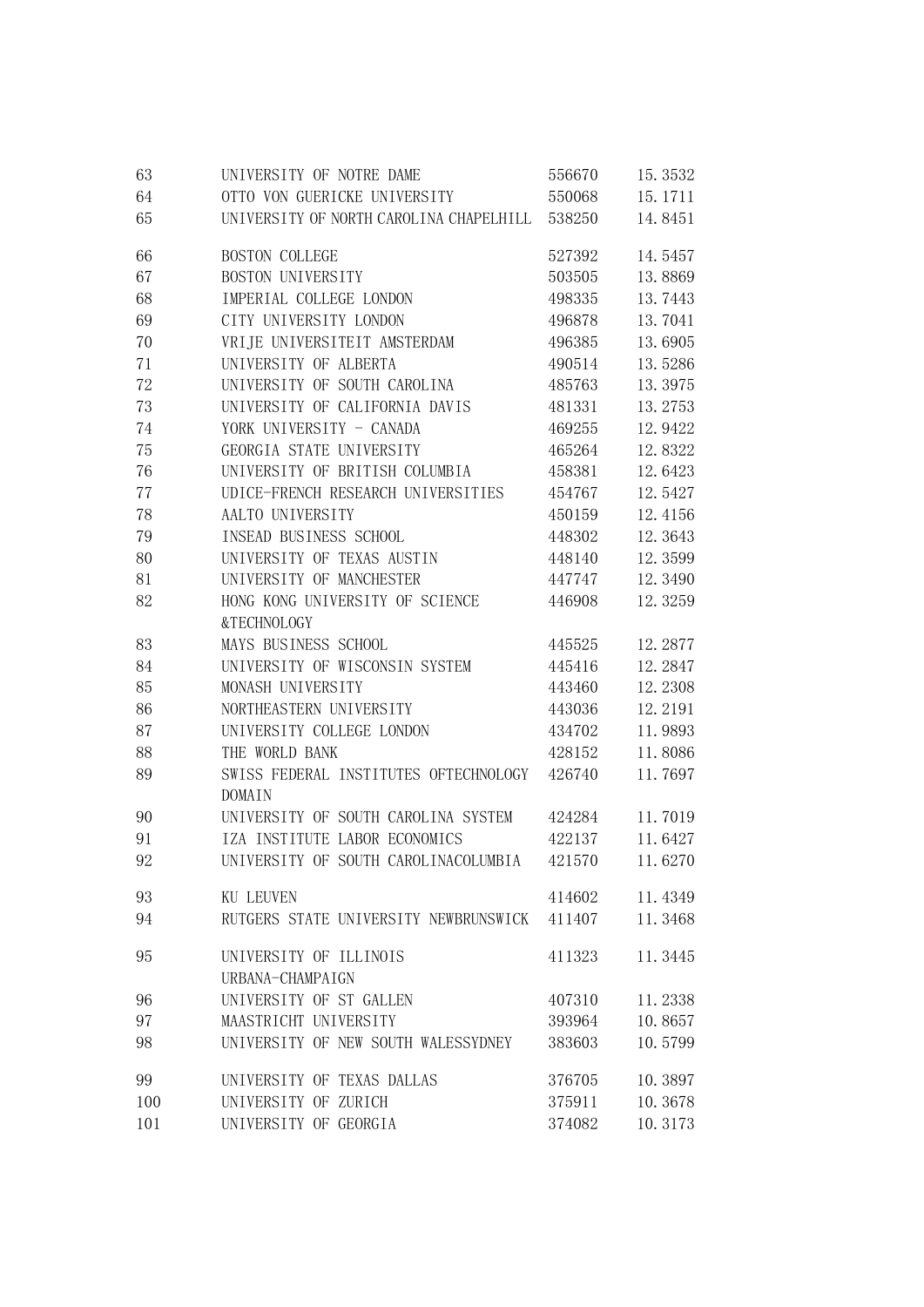| 102 | UNIVERSITY OF MUNICH                   | 371014 | 10.2327 |
|-----|----------------------------------------|--------|---------|
| 103 | UNIVERSIDADE NOVA DE LISBOA            | 367377 | 10.1324 |
| 104 | UNIVERSITY OF AMSTERDAM                | 363776 | 10.0331 |
| 105 | CITY UNIVERSITY OF HONG KONG           | 362669 | 10.0025 |
| 106 | UNIVERSITY OF VIRGINIA                 | 358047 | 9.8751  |
| 107 | UNIVERSITY OF COLORADO SYSTEM          | 357203 | 9.8518  |
| 108 | UNIVERSITY OF ARIZONA                  | 355104 | 9.7939  |
| 109 | UNIVERSITY OF LEEDS                    | 349115 | 9.6287  |
| 110 | <b>CEPR</b>                            | 347949 | 9.5966  |
| 111 | PURDUE UNIVERSITY SYSTEM               | 345614 | 9.5322  |
| 112 | UNIVERSITY OF QUEENSLAND               | 340321 | 9.3862  |
| 113 | UNIVERSITY OF WISCONSIN MADISON        | 339915 | 9.3750  |
| 114 | GEORGIA INSTITUTE OF TECHNOLOGY        | 339228 | 9.3560  |
| 115 | PURDUE UNIVERSITY                      | 336895 | 9.2917  |
| 116 | WESTERN UNIVERSITY (UNIVERSITY         | 333634 | 9.2018  |
|     | OFWESTERN ONTARIO)                     |        |         |
| 117 | UNIVERSITY OF MASSACHUSETTS SYSTEM     | 333120 | 9.1876  |
| 118 | CALIFORNIA STATE UNIVERSITY SYSTEM     | 332575 | 9.1725  |
| 119 | CHINESE UNIVERSITY OF HONG KONG        | 331860 | 9.1528  |
| 120 | SINGAPORE MANAGEMENT UNIVERSITY        | 330979 | 9.1285  |
| 121 | PURDUE UNIVERSITY WEST LAFAYETTECAMPUS | 330255 | 9.1085  |
| 122 | LANCASTER UNIVERSITY                   | 327321 | 9.0276  |
| 123 | HONG KONG POLYTECHNIC UNIVERSITY       | 326172 | 8.9959  |
| 124 | UNIVERSITY OF MIAMI                    | 323516 | 8.9227  |
| 125 | WASHINGTON UNIVERSITY (WUSTL)          | 323176 | 8.9133  |
| 126 | UNIVERSITY OF TWENTE                   | 322077 | 8.8830  |
| 127 | UNIVERSITY OF NOTTINGHAM               | 319738 | 8.8185  |
| 128 | IFO INSTITUT                           | 310689 | 8.5689  |
| 129 | UNIV PARIS SACLAY COMUE                | 310243 | 8.5566  |
| 130 | CGIAR                                  | 308232 | 8.5012  |
| 131 | GHENT UNIVERSITY                       | 308089 | 8.4972  |
| 132 | UNIVERSITY OF HONG KONG                | 307669 | 8.4856  |
| 133 | UNIVERSITY OF MELBOURNE                | 307202 | 8.4727  |
| 134 | <b>ASTON UNIVERSITY</b>                | 305230 | 8.4184  |
| 135 | CENTRE NATIONAL DE LA                  | 302471 | 8.3423  |
|     | RECHERCHESCIENTIFIQUE (CNRS)           |        |         |
| 136 | TEXAS CHRISTIAN UNIVERSITY             | 300128 | 8.2776  |
| 137 | STATE UNIVERSITY OF NEW YORK           | 299598 | 8.2630  |
|     | (SUNY) SYSTEM                          |        |         |
| 138 | UNIVERSITY OF SYDNEY                   | 298302 | 8.2273  |
| 139 | PEKING UNIVERSITY                      | 297943 | 8.2174  |
| 140 | UNIVERSITY OF SHEFFIELD                | 290497 | 8.0120  |
| 141 | UNIVERSITY OF COLORADO BOULDER         | 287865 | 7.9394  |
| 142 | UNIVERSITY OF TENNESSEE SYSTEM         | 284361 | 7.8428  |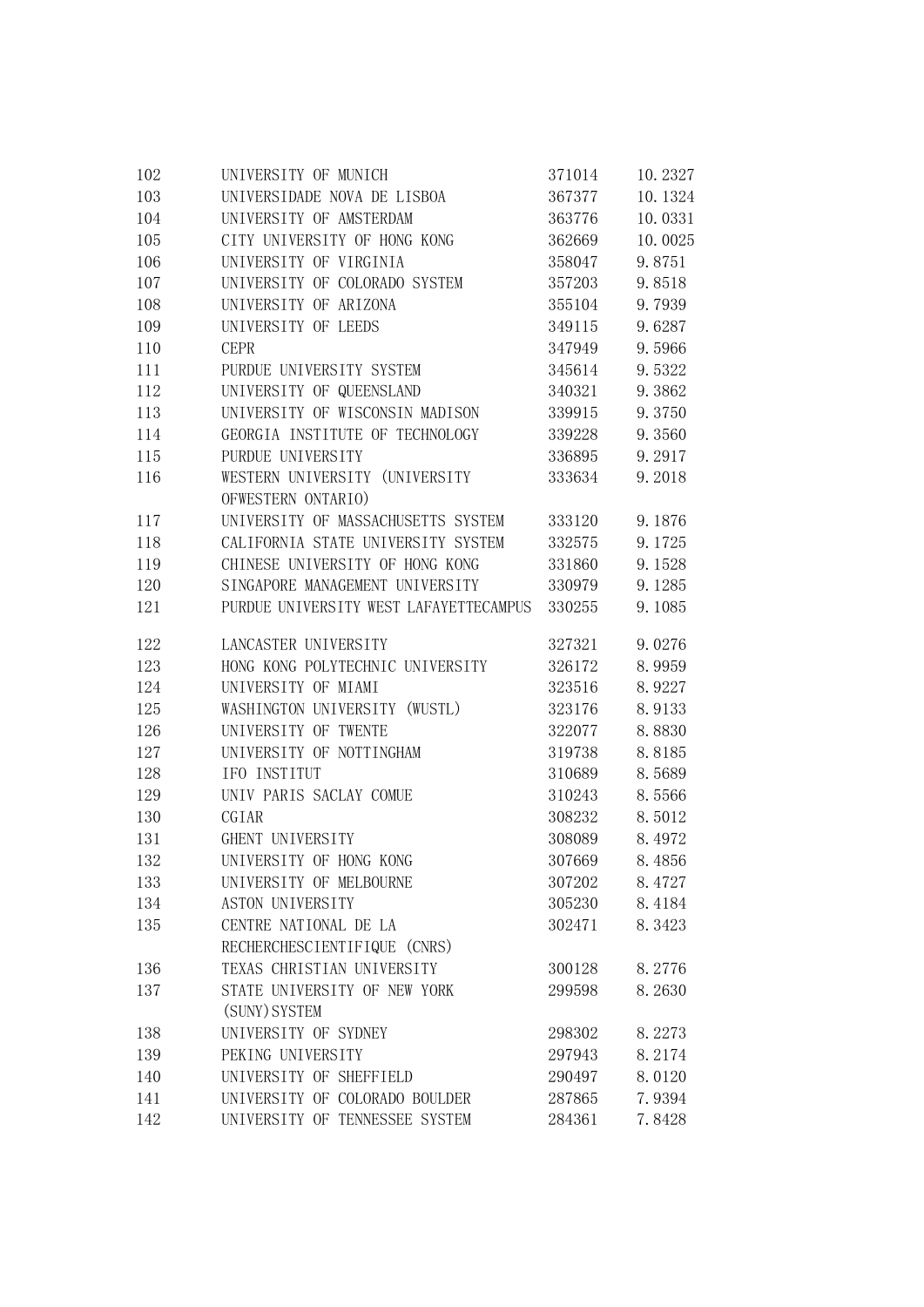| 143 | UNIVERSITY OF TENNESSEE KNOXVILLE      | 282168 | 7.7823 |
|-----|----------------------------------------|--------|--------|
| 144 | UNIVERSITY OF ARKANSAS SYSTEM          | 280314 | 7.7312 |
| 145 | CHINESE ACADEMY OF SCIENCES            | 280132 | 7.7261 |
| 146 | UNIVERSITY OF BATH                     | 279145 | 7.6989 |
| 147 | UNIVERSITY OF ARKANSAS FAYETTEVILLE    | 277350 | 7.6494 |
| 148 | UNIVERSITY OF DENVER                   | 276978 | 7.6392 |
| 149 | FEDERAL RESERVE BANK - NEW YORK        | 276312 | 7.6208 |
| 150 | ETH ZURICH                             | 275806 | 7.6068 |
| 151 | GEORGE WASHINGTON UNIVERSITY           | 274506 | 7.5710 |
| 152 | CARNEGIE MELLON UNIVERSITY             | 274197 | 7.5625 |
| 153 | HANKEN SCHOOL OF ECONOMICS             | 272108 | 7.5048 |
| 154 | POMPEU FABRA UNIVERSITY                | 270740 | 7.4671 |
| 155 | UNIVERSITY OF FLORIDA                  | 267970 | 7.3907 |
| 156 | TSINGHUA UNIVERSITY                    | 267885 | 7.3884 |
| 157 | UTAH SYSTEM OF HIGHER EDUCATION        | 267374 | 7.3743 |
| 158 | TEMPLE UNIVERSITY                      | 267274 | 7.3715 |
| 159 | EUROPEAN CENTRAL BANK                  | 264850 | 7.3047 |
| 160 | ESCUELA SUPERIOR DE ADMINISTRACIONY    | 263831 | 7.2766 |
|     | DIRECCION DE EMPRESAS (ESADE)          |        |        |
| 161 | AUSTRALIAN NATIONAL UNIVERSITY         | 263692 | 7.2727 |
| 162 | UNIVERSITY OF SUSSEX                   | 262550 | 7.2412 |
| 163 | UNIVERSITAT RAMON LLULL                | 260652 | 7.1889 |
| 164 | UNIVERSITY OF ALABAMA SYSTEM           | 259543 | 7.1583 |
| 165 | UNIVERSITY OF MISSOURI SYSTEM          | 257365 | 7.0982 |
| 166 | UNIVERSITE DE MONTREAL                 | 255172 | 7.0377 |
| 167 | BI NORWEGIAN BUSINESS SCHOOL           | 254320 | 7.0142 |
| 168 | RICE UNIVERSITY                        | 250779 | 6.9166 |
| 169 | FLORIDA STATE UNIVERSITY               | 250603 | 6.9117 |
| 170 | HAUTES ETUDES COMMERCIALES (HEC) PARIS | 247951 | 6.8386 |
| 171 | GEORGETOWN UNIVERSITY                  | 246334 | 6.7940 |
| 172 | SHANGHAI JIAO TONG UNIVERSITY          | 245963 | 6.7838 |
| 173 | INTERNATIONAL MONETARY FUND            | 243756 | 6.7229 |
| 174 | UNIVERSITY OF TECHNOLOGY SYDNEY        | 241721 | 6.6668 |
| 175 | UNIVERSITY OF AUCKLAND                 | 240894 | 6.6440 |
| 176 | FEDERAL RESERVE SYSTEM BOARD           | 240404 | 6.6304 |
|     | <b>OFGOVERNORS</b>                     |        |        |
| 177 | MONTPELLIER BUSINESS SCHOOL            | 240113 | 6.6224 |
| 178 | BROWN UNIVERSITY                       | 239585 | 6.6079 |
| 179 | UNIVERSITY OF ILLINOIS CHICAGOHOSPITAL | 237191 | 6.5418 |
| 180 | UNIVERSITY OF ILLINOIS CHICAGO         | 236779 | 6.5304 |
| 181 | HEC MONTREAL                           | 235900 | 6.5062 |
| 182 | UNIVERSITY OF PITTSBURGH               | 233781 | 6.4478 |
| 183 | UNIVERSITY OF NAVARRA                  | 232959 | 6.4251 |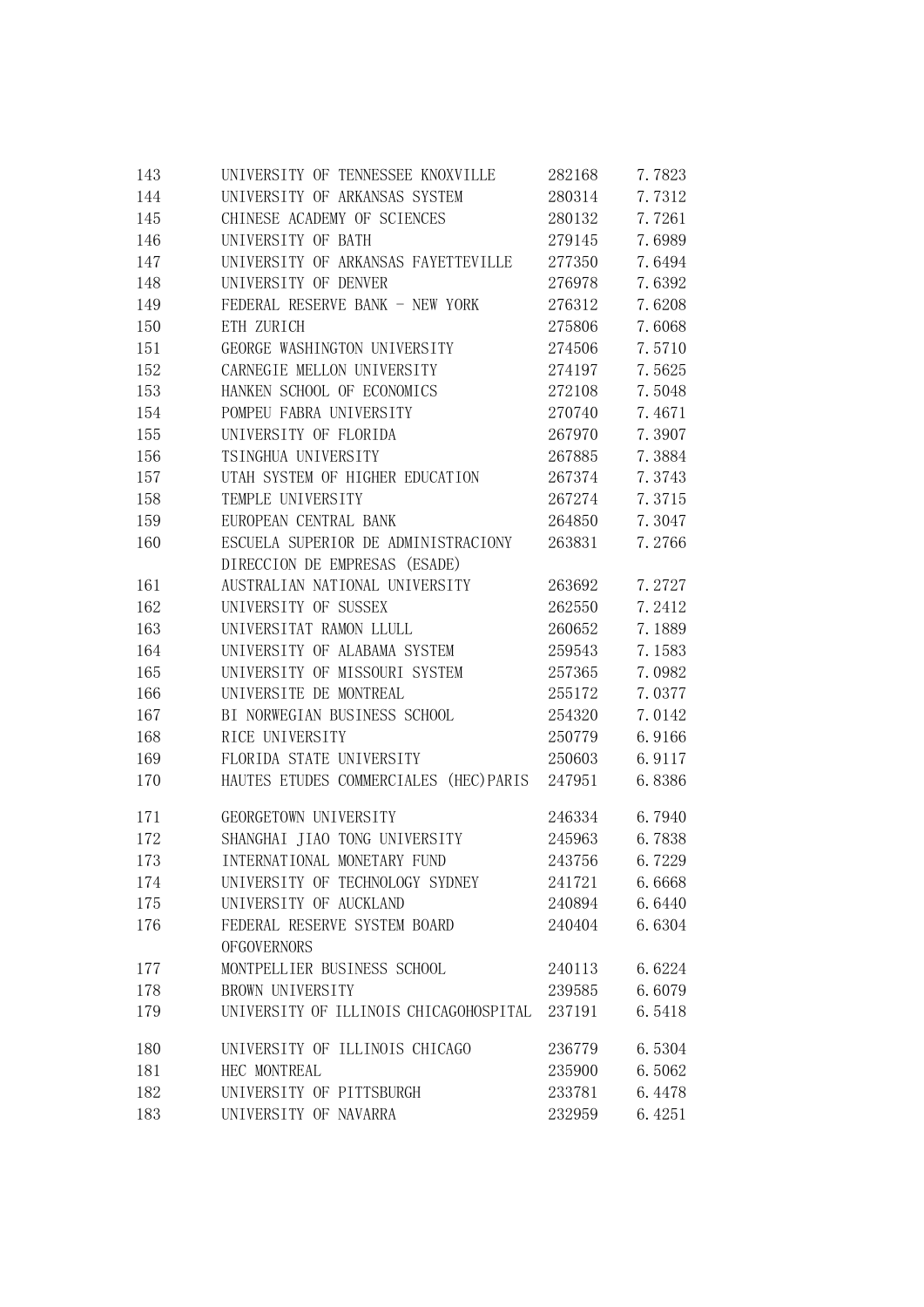| 184 | IESE BUSINESS SCHOOL                              | 231011 | 6.3714 |
|-----|---------------------------------------------------|--------|--------|
| 185 | UNIVERSITY OF HOUSTON                             | 229357 | 6.3258 |
| 186 | UNIVERSITY OF HOUSTON SYSTEM                      | 229001 | 6.3159 |
| 187 | LUND UNIVERSITY                                   | 227914 | 6.2860 |
| 188 | UTRECHT UNIVERSITY                                | 227099 | 6.2635 |
| 189 | POLYTECHNIC UNIVERSITY OF MILAN                   | 226865 | 6.2570 |
| 190 | DREXEL UNIVERSITY                                 | 225296 | 6.2137 |
| 191 | CRANFIELD UNIVERSITY                              | 224920 | 6.2034 |
| 192 | UNIVERSITY OF MANNHEIM                            | 224035 | 6.1790 |
| 193 | UNIVERSITY OF CALIFORNIA IRVINE                   | 223723 | 6.1704 |
| 194 | UNIVERSITY OF UTAH                                | 222171 | 6.1276 |
| 195 | <b>BABSON COLLEGE</b>                             | 220195 | 6.0731 |
| 196 | EMORY UNIVERSITY                                  | 219519 | 6.0544 |
| 197 | SIMON FRASER UNIVERSITY                           | 217477 | 5.9981 |
| 198 | WHU OTTO BEISHEIM SCH MANAGEMENT                  | 217283 | 5.9927 |
| 199 | UNIVERSITY OF ALABAMA TUSCALOOSA                  | 216291 | 5.9654 |
| 200 | STOCKHOLM SCHOOL OF ECONOMICS                     | 212716 | 5.8668 |
| 201 | UNIVERSITY COLLEGE DUBLIN                         | 211975 | 5.8464 |
| 202 | OKLAHOMA STATE UNIVERSITY SYSTEM                  | 210388 | 5.8026 |
| 203 | VIENNA UNIVERSITY OF ECONOMICS                    | 208460 | 5.7494 |
|     | <b>&amp;BUSINESS</b>                              |        |        |
| 204 | NANYANG TECHNOLOGICAL UNIVERSITY                  | 207299 | 5.7174 |
| 205 | NANYANG TECHNOLOGICAL UNIVERSITY                  | 207299 | 5.7174 |
|     | <b>&amp;NATIONAL INSTITUTE OF EDUCATION (NIE)</b> |        |        |
|     | SINGAPORE                                         |        |        |
| 206 | STOCKHOLM UNIVERSITY                              | 207062 | 5.7108 |
| 207 | UNIVERSITY OF SOUTHAMPTON                         | 206754 | 5.7023 |
| 208 | UNIVERSITY OF CALGARY                             | 206361 | 5.6915 |
| 209 | OKLAHOMA STATE UNIVERSITY -STILLWATER             | 201150 | 5.5478 |
|     |                                                   |        |        |
| 210 | UNIVERSITE DE TOULOUSE                            | 199850 | 5.5119 |
| 211 | CARDIFF UNIVERSITY                                | 199627 | 5.5058 |
| 212 | QUEENSLAND UNIVERSITY OF                          | 197834 | 5.4563 |
|     | TECHNOLOGY (QUT)                                  |        |        |
| 213 | KENNESAW STATE UNIVERSITY                         | 195711 | 5.3978 |
| 214 | UNIVERSITY OF OREGON                              | 194985 | 5.3778 |
| 215 | BRIGHAM YOUNG UNIVERSITY                          | 194582 | 5.3667 |
| 216 | NEWCASTLE UNIVERSITY - UK                         | 193058 | 5.3246 |
| 217 | DEAKIN UNIVERSITY                                 | 192833 | 5.3184 |
| 218 | UNIVERSITY OF READING                             | 192717 | 5.3152 |
| 219 | UNIVERSITY OF STRATHCLYDE                         | 192578 | 5.3114 |
| 220 | RENMIN UNIVERSITY OF CHINA                        | 192346 | 5.3050 |
| 221 | AARHUS UNIVERSITY                                 | 190644 | 5.2580 |
| 222 | UNIVERSITY OF LAUSANNE                            | 190258 | 5.2474 |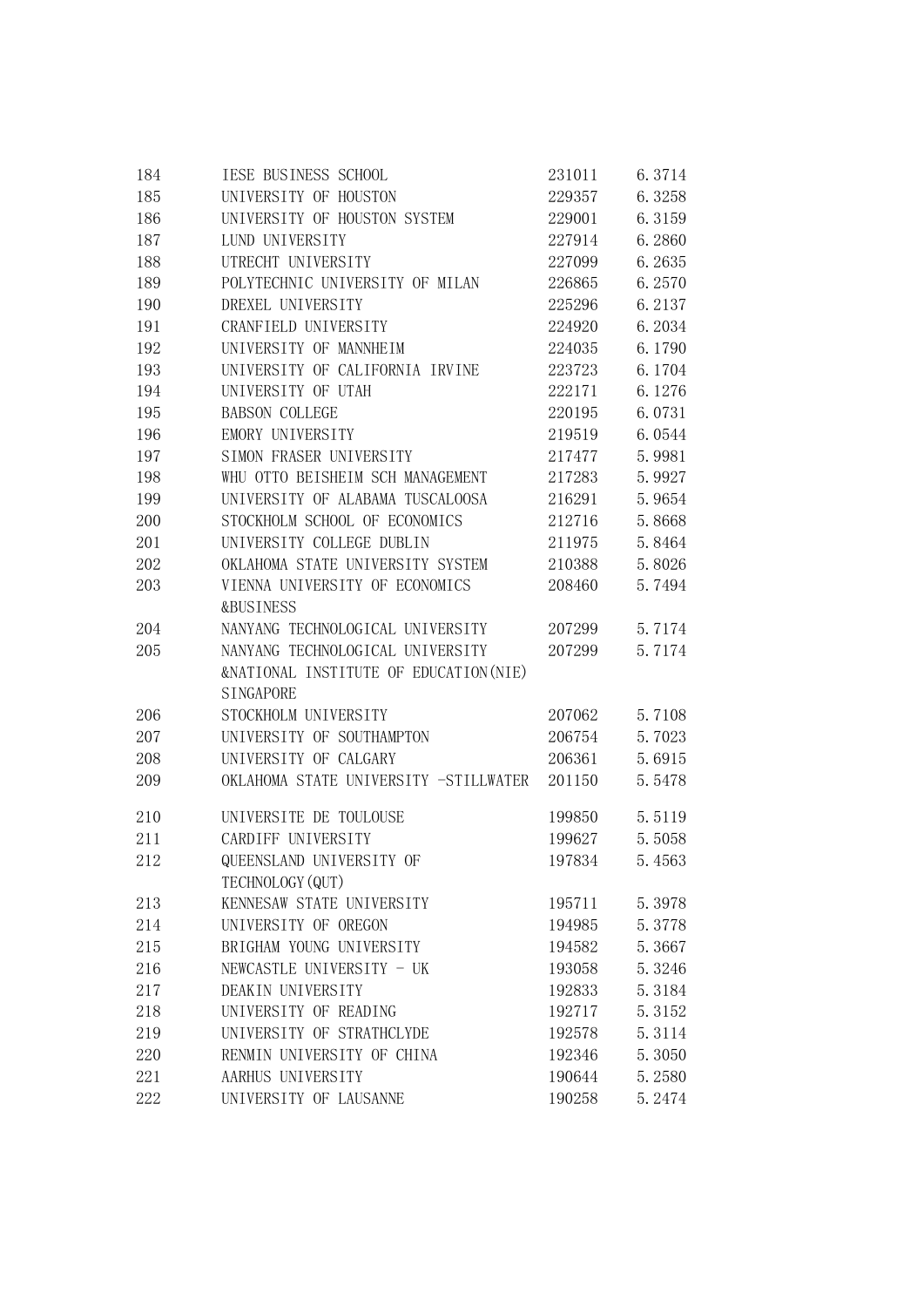| 223 | INTERNATIONAL FOOD POLICY             | 189646 | 5.2305 |
|-----|---------------------------------------|--------|--------|
|     | RESEARCHINSTITUTE (IFPRI)             |        |        |
| 224 | UNIVERSITY OF EDINBURGH               | 189463 | 5.2255 |
| 225 | UNIVERSITY OF CALIFORNIA SANTABARBARA | 187661 | 5.1758 |
| 226 | PARIS SCHOOL OF ECONOMICS             | 185769 | 5.1236 |
| 227 | UNIVERSITE CATHOLIQUE LOUVAIN         | 185092 | 5.1049 |
| 228 | AUTONOMOUS UNIVERSITY OF BARCELONA    | 185002 | 5.1024 |
| 229 | UNIVERSITY OF BIRMINGHAM              | 184973 | 5.1016 |
| 230 | UNIVERSITY OF SURREY                  | 184290 | 5.0828 |
| 231 | GRIFFITH UNIVERSITY                   | 183729 | 5.0673 |
| 232 | IE UNIVERSITY                         | 182878 | 5.0438 |
| 233 | COLORADO STATE UNIVERSITY             | 181546 | 5.0071 |
| 234 | DURHAM UNIVERSITY                     | 181110 | 4.9951 |
| 235 | ROYAL HOLLOWAY UNIVERSITY LONDON      | 180736 | 4.9848 |
| 236 | GEORGE MASON UNIVERSITY               | 179538 | 4.9517 |
| 237 | RADBOUD UNIVERSITY NIJMEGEN           | 179281 | 4.9446 |
| 238 | EMLYON BUSINESS SCHOOL                | 178903 | 4.9342 |
| 239 | MISSISSIPPI STATE UNIVERSITY          | 176952 | 4.8804 |
| 240 | WAGENINGEN UNIVERSITY & RESEARCH      | 176931 | 4.8798 |
| 241 | UNIVERSITY OF CONNECTICUT             | 174872 | 4.8230 |
| 242 | LINKOPING UNIVERSITY                  | 172795 | 4.7657 |
| 243 | UNIVERSITY OF SOUTH AUSTRALIA         | 172197 | 4.7493 |
| 244 | SOUTHERN METHODIST UNIVERSITY         | 169102 | 4.6639 |
| 245 | AUBURN UNIVERSITY SYSTEM              | 168038 | 4.6345 |
| 246 | AUBURN UNIVERSITY                     | 168038 | 4.6345 |
| 247 | UNIVERSITY OF BONN                    | 167674 | 4.6245 |
| 248 | MCGILL UNIVERSITY                     | 167622 | 4.6231 |
| 249 | KOREA UNIVERSITY                      | 165085 | 4.5531 |
| 250 | UNIVERSITY OF NEBRASKA SYSTEM         | 164849 | 4.5466 |
| 251 | LEUPHANA UNIVERSITY LUNEBURG          | 164750 | 4.5439 |
| 252 | RUTGERS STATE UNIVERSITY NEWARK       | 164479 | 4.5364 |
| 253 | UNIVERSITY OF IOWA                    | 164313 | 4.5318 |
| 254 | UNIVERSITY OF SOUTHERN DENMARK        | 164135 | 4.5269 |
| 255 | UNIVERSITY OF WAIKATO                 | 163776 | 4.5170 |
| 256 | SANTA CLARA UNIVERSITY                | 162846 | 4.4914 |
| 257 | UNIVERSITY OF EAST ANGLIA             | 161202 | 4.4460 |
| 258 | LOUGHBOROUGH UNIVERSITY               | 160455 | 4.4254 |
| 259 | <b>IOWA STATE UNIVERSITY</b>          | 160349 | 4.4225 |
| 260 | UNIVERSITY OF EXETER                  | 159784 | 4.4069 |
| 261 | UNIVERSITY OF MASSACHUSETTS AMHERST   | 159756 | 4.4061 |
| 262 | SUN YAT SEN UNIVERSITY                | 159698 | 4.4045 |
| 263 | UNIVERSITY OF GOTHENBURG              | 159482 | 4.3986 |
| 264 | NORWEGIAN SCHOOL OF ECONOMICS (NHH)   | 158899 | 4.3825 |
| 265 | UNIVERSITY OF WESTERN AUSTRALIA       | 156833 | 4.3255 |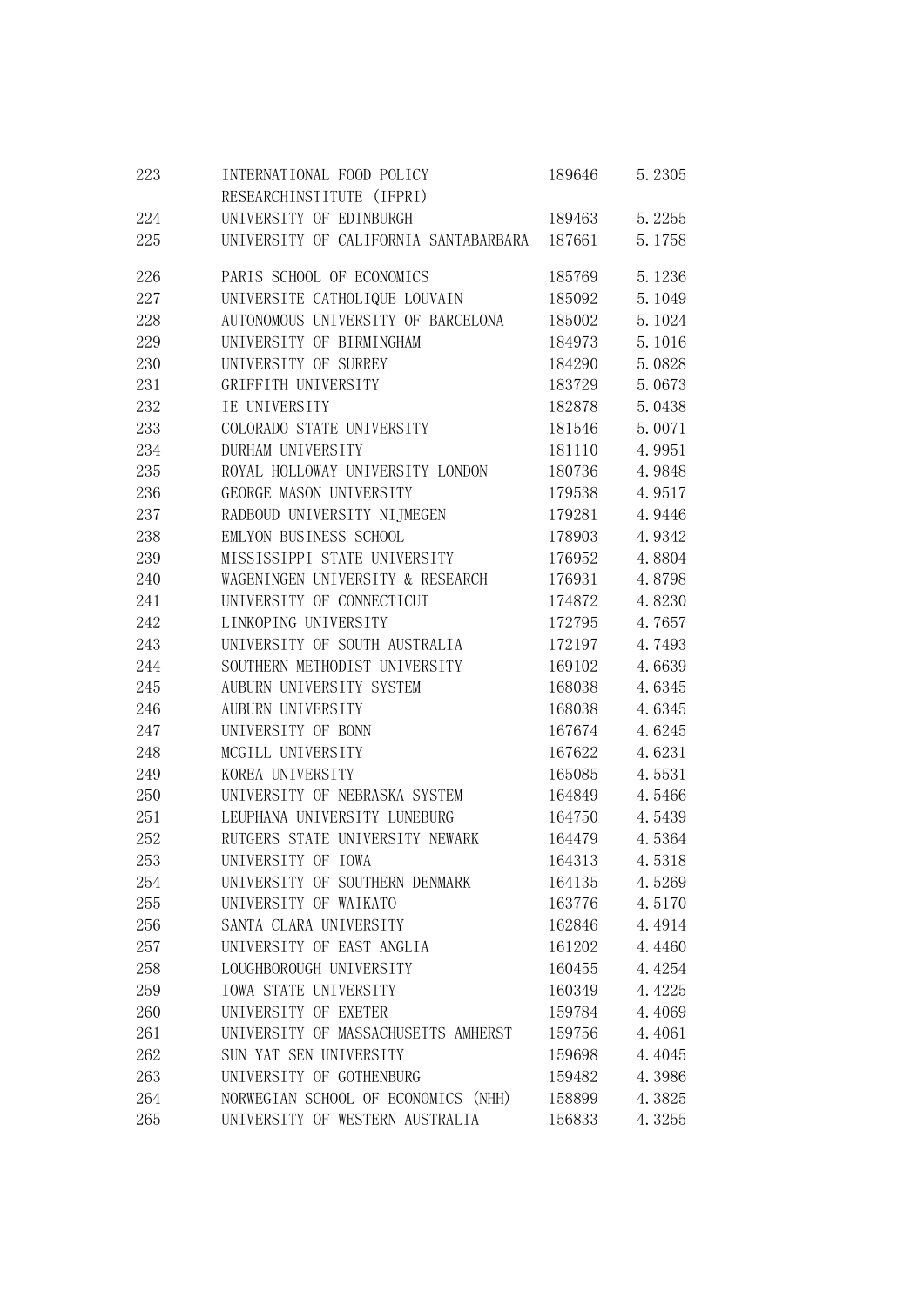| 266 | XIAMEN UNIVERSITY                      | 155947 | 4.3011 |
|-----|----------------------------------------|--------|--------|
| 267 | JOHNS HOPKINS UNIVERSITY               | 155451 | 4.2874 |
| 268 | UNIVERSITY OF ROCHESTER                | 155365 | 4.2850 |
| 269 | TECHNICAL UNIVERSITY OF MUNICH         | 154831 | 4.2703 |
| 270 | UNIVERSITY OF COLOGNE                  | 154686 | 4.2663 |
| 271 | TUFTS UNIVERSITY                       | 154256 | 4.2544 |
| 272 | UNIVERSITY OF COPENHAGEN               | 153109 | 4.2228 |
| 273 | ZHEJIANG UNIVERSITY                    | 150611 | 4.1539 |
| 274 | VIRGINIA POLYTECHNIC INSTITUTE & STATE | 150153 | 4.1413 |
|     | <b>UNIVERSITY</b>                      |        |        |
| 275 | LAPPEENRANTA UNIVERSITY OFTECHNOLOGY   | 150003 | 4.1371 |
| 276 | UNIVERSITY OF INNSBRUCK                | 149061 | 4.1112 |
| 277 | UNIVERSITY OF HAWAII SYSTEM            | 148736 | 4.1022 |
| 278 | UNIVERSITY OF ESSEX                    | 148166 | 4.0865 |
| 279 | UNIVERSITY OF MISSOURI COLUMBIA        | 148125 | 4.0853 |
| 280 | UNIVERSITY OF TURKU                    | 147881 | 4.0786 |
| 281 | UNIVERSIDAD CARLOS III DE MADRID       | 147733 | 4.0745 |
| 282 | SYRACUSE UNIVERSITY                    | 146612 | 4.0436 |
| 283 | SOUTHWESTERN UNIVERSITY OF FINANCE&    | 145514 | 4.0133 |
|     | ECONOMICS - CHINA                      |        |        |
| 284 | UNIVERSITY OF BERGAMO                  | 145305 | 4.0076 |
| 285 | LEHIGH UNIVERSITY                      | 145292 | 4.0072 |
| 286 | CITY UNIVERSITY OF NEW YORK            | 144268 | 3.9790 |
|     | (CUNY) SYSTEM                          |        |        |
| 287 | SHANGHAI UNIVERSITY OF FINANCE         | 144248 | 3.9784 |
|     | <b>&amp;ECONOMICS</b>                  |        |        |
| 288 | ECOLE POLYTECHNIQUE FEDERALE           | 144133 | 3.9752 |
|     | <b>DELAUSANNE</b>                      |        |        |
| 289 | UNIVERSITY OF OKLAHOMA SYSTEM          | 143821 | 3.9666 |
| 290 | UNIVERSITY OF OKLAHOMA - NORMAN        | 143710 | 3.9636 |
| 291 | <b>CURTIN UNIVERSITY</b>               | 143635 | 3.9615 |
| 292 | UNIVERSITY OF VALENCIA                 | 142892 | 3.9410 |
| 293 | PORTLAND STATE UNIVERSITY              | 141877 | 3.9130 |
| 294 | MIDDLESEX UNIVERSITY                   | 141005 | 3.8890 |
| 295 | CONCORDIA UNIVERSITY - CANADA          | 138933 | 3.8318 |
| 296 | DIW BERLIN - DEUTSCHES INSTITUT        | 137912 | 3.8037 |
|     | FURWIRTSCHAFTSFORSCHUNG                |        |        |
| 297 | UNIVERSITY OF YORK - UK                | 137723 | 3.7984 |
| 298 | UNIVERSITY OF VIENNA                   | 137473 | 3.7916 |
| 299 | NORWEGIAN UNIVERSITY OF SCIENCE        | 137016 | 3.7789 |
|     | &TECHNOLOGY (NTNU)                     |        |        |
| 300 | IPAG BUSINESS SCHOOL                   | 136006 | 3.7511 |
| 301 | LAVAL UNIVERSITY                       | 135115 | 3.7265 |
| 302 | UNIVERSITY OF ANTWERP                  | 135060 | 3.7250 |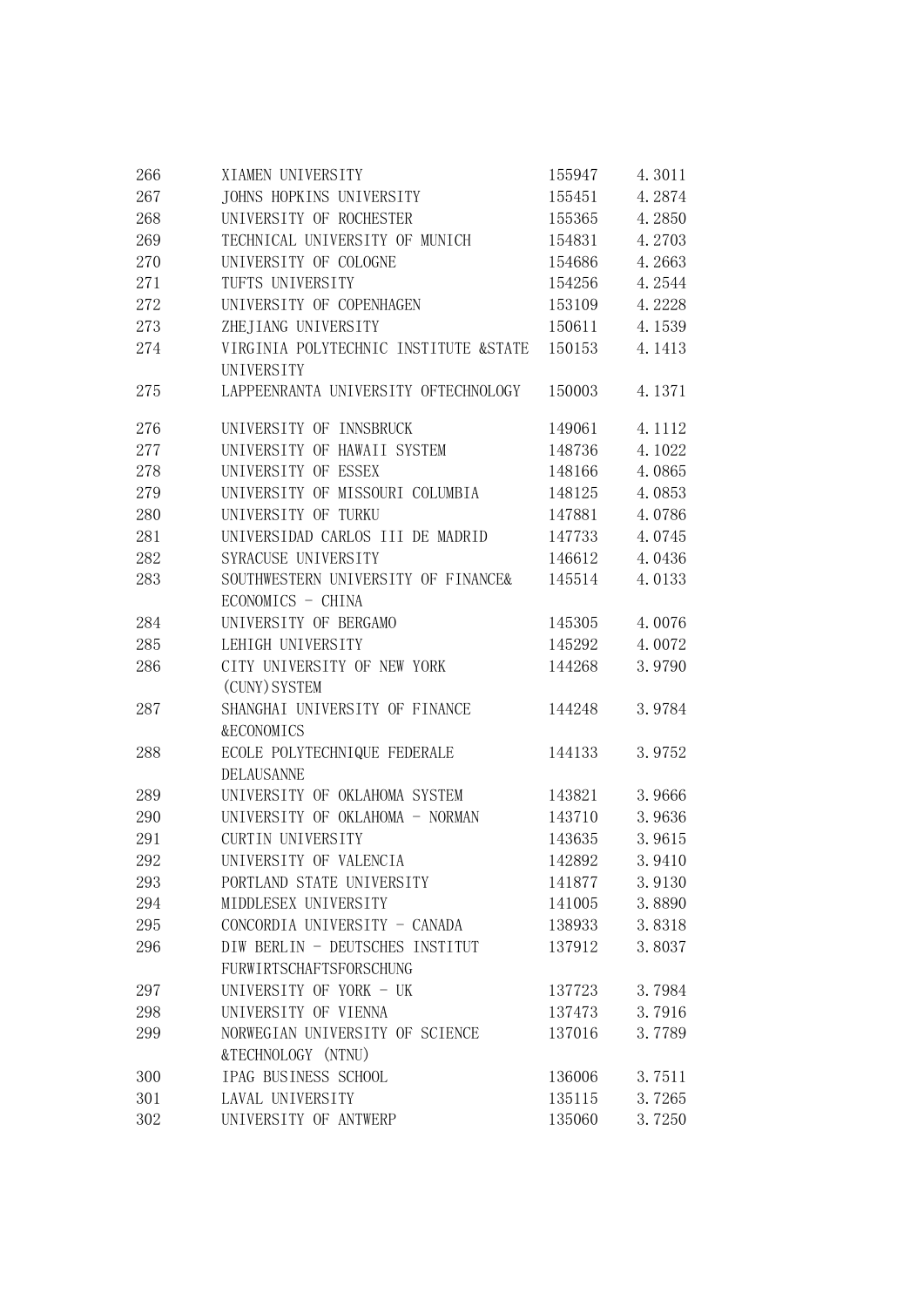| 303 | BARCELONA SCHOOL OF ECONOMICS                    | 134109 | 3.6988 |
|-----|--------------------------------------------------|--------|--------|
| 304 | <b>INRAE</b>                                     | 132661 | 3.6589 |
| 305 | UNIVERSITY OF ST ANDREWS                         | 132509 | 3.6547 |
| 306 | VANDERBILT UNIVERSITY                            | 131732 | 3.6332 |
| 307 | UNIVERSITY OF KENTUCKY                           | 131551 | 3.6282 |
| 308 | UNIVERSITY OF NEBRASKA LINCOLN                   | 131016 | 3.6135 |
| 309 | UNIVERSITY OF GLASGOW                            | 130997 | 3.6129 |
| 310 | UNIVERSITY OF DELAWARE                           | 130357 | 3.5953 |
| 311 | QUEEN MARY UNIVERSITY LONDON                     | 128776 | 3.5517 |
| 312 | ZENTRUM FUR                                      | 128616 | 3.5473 |
|     | EUROPAISCHEWIRTSCHAFTSFORSCHUNG (ZEW)            |        |        |
| 313 | ROYAL MELBOURNE INSTITUTE OFTECHNOLOGY<br>(RMIT) | 128547 | 3.5454 |
| 314 | BRUNEL UNIVERSITY                                | 127993 | 3.5301 |
| 315 | NORTH CAROLINA STATE UNIVERSITY                  | 127714 | 3.5224 |
| 316 | INDIAN INSTITUTE OF MANAGEMENT<br>(IIMSYSTEM)    | 127238 | 3.5093 |
| 317 | STATE UNIVERSITY OF NEW YORK<br>(SUNY) BUFFALO   | 127010 | 3.5030 |
| 318 | UNIVERSITE TOULOUSE 1 CAPITOLE                   | 126963 | 3.5017 |
| 319 | OREGON STATE UNIVERSITY                          | 125869 | 3.4715 |
| 320 | FUDAN UNIVERSITY                                 | 125660 | 3.4657 |
| 321 | UNIVERSITY OF OTTAWA                             | 125553 | 3.4628 |
| 322 | UNIVERSITY OF KANSAS                             | 124944 | 3.4460 |
| 323 | CHINA EUROPE INTERNATIONAL                       | 124782 | 3.4415 |
|     | <b>BUSINESSSCHOOL</b>                            |        |        |
| 324 | TECHNICAL UNIVERSITY OF BERLIN                   | 124556 | 3.4353 |
| 325 | UNIVERSITY OF KENT                               | 124076 | 3.4221 |
| 326 | UNIVERSITE DE MONTPELLIER                        | 123474 | 3.4055 |
| 327 | HEBREW UNIVERSITY OF JERUSALEM                   | 122665 | 3.3831 |
| 328 | UNIVERSITY OF VAASA                              | 122096 | 3.3675 |
| 329 | UNIVERSITY OF GOTTINGEN                          | 122088 | 3.3672 |
| 330 | UNIVERSITY OF HAMBURG                            | 121993 | 3.3646 |
| 331 | FLORIDA INTERNATIONAL UNIVERSITY                 | 121277 | 3.3449 |
| 332 | JONKOPING UNIVERSITY                             | 121130 | 3.3408 |
| 333 | SEOUL NATIONAL UNIVERSITY (SNU)                  | 121033 | 3.3381 |
| 334 | MCMASTER UNIVERSITY                              | 119929 | 3.3077 |
| 335 | UNIVERSITY OF BOLOGNA                            | 119449 | 3.2944 |
| 336 | UNIVERSITY OF NORTH CAROLINACHARLOTTE            | 118899 | 3.2793 |
| 337 | DELFT UNIVERSITY OF TECHNOLOGY                   | 118837 | 3.2776 |
| 338 | TEL AVIV UNIVERSITY                              | 118833 | 3.2775 |
| 339 | UNIVERSITY OF CINCINNATI                         | 118832 | 3.2774 |
| 340 | WASHINGTON STATE UNIVERSITY                      | 118328 | 3.2635 |
| 341 | HESAM UNIVERSITE                                 | 118064 | 3.2563 |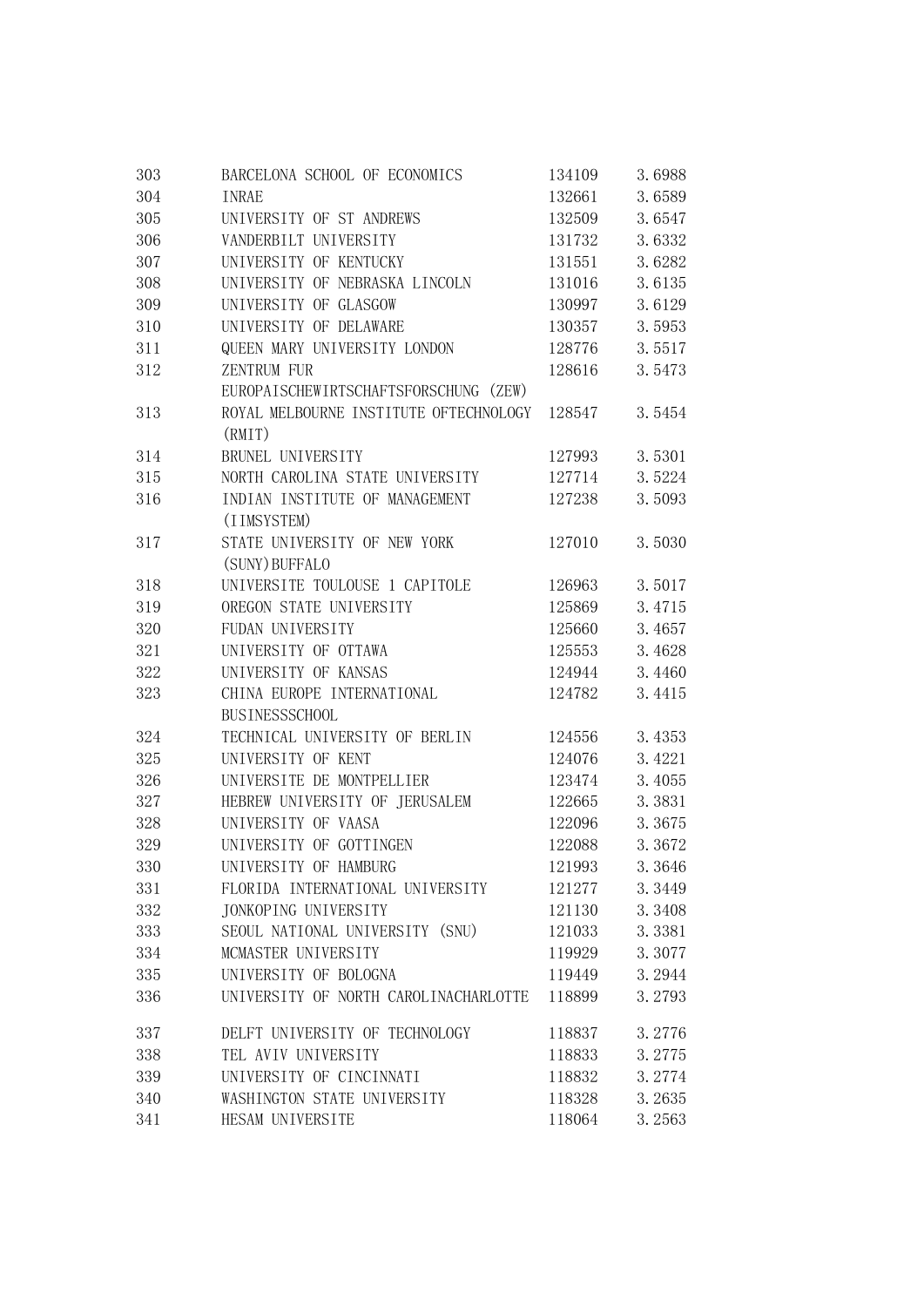| 342 | UNIVERSITY OF GRANADA                 | 117230 | 3.2332 |
|-----|---------------------------------------|--------|--------|
| 343 | KING'S COLLEGE LONDON                 | 116965 | 3.2259 |
| 344 | UPPSALA UNIVERSITY                    | 116217 | 3.2053 |
| 345 | UNIVERSITY OF SOUTH FLORIDA           | 116198 | 3.2048 |
| 346 | UNIVERSITY OF ADELAIDE                | 114363 | 3.1542 |
| 347 | UNIVERSITY OF BRISTOL                 | 113953 | 3.1429 |
| 348 | COMSATS UNIVERSITY ISLAMABAD (CUI)    | 113425 | 3.1283 |
| 349 | MACQUARIE UNIVERSITY                  | 113246 | 3.1234 |
| 350 | TRINITY COLLEGE DUBLIN                | 112515 | 3.1032 |
| 351 | RWTH AACHEN UNIVERSITY                | 112302 | 3.0973 |
| 352 | UNIVERSITY OF PADUA                   | 112140 | 3.0929 |
| 353 | UNIVERSITY OF PRETORIA                | 112115 | 3.0922 |
| 354 | TOULOUSE SCHOOL OF ECONOMICS          | 111835 | 3.0845 |
| 355 | BARUCH COLLEGE (CUNY)                 | 111175 | 3.0663 |
| 356 | UNIVERSITY OF WATERLOO                | 110581 | 3.0499 |
| 357 | UNIVERSITY OF KIEL                    | 108407 | 2.9899 |
| 358 | FREE UNIVERSITY OF BERLIN             | 107565 | 2.9667 |
| 359 | GOETHE UNIVERSITY FRANKFURT           | 107514 | 2.9653 |
| 360 | VILLANOVA UNIVERSITY                  | 106947 | 2.9496 |
| 361 | UNIVERSITY OF ERLANGEN NUREMBERG      | 106725 | 2.9435 |
| 362 | BEIJING INSTITUTE OF TECHNOLOGY       | 106098 | 2.9262 |
| 363 | ESSEC BUSINESS SCHOOL                 | 105409 | 2.9072 |
| 364 | CLEMSON UNIVERSITY                    | 105000 | 2.8960 |
| 365 | XI'AN JIAOTONG UNIVERSITY             | 104676 | 2.8870 |
| 366 | FORDHAM UNIVERSITY                    | 102497 | 2.8269 |
| 367 | HELMHOLTZ ASSOCIATION                 | 101244 | 2.7924 |
| 368 | UNIVERSITY OF SEVILLA                 | 101242 | 2.7923 |
| 369 | MASSEY UNIVERSITY                     | 101172 | 2.7904 |
| 370 | TULANE UNIVERSITY                     | 100681 | 2.7768 |
| 371 | QUEENS UNIVERSITY BELFAST             | 100673 | 2.7766 |
| 372 | AMERICAN UNIVERSITY                   | 99863  | 2.7543 |
| 373 | PSL RESEARCH UNIVERSITY PARIS         | 99739  | 2.7508 |
| 374 | QUEENS UNIVERSITY - CANADA            | 99636  | 2.7480 |
| 375 | HONG KONG BAPTIST UNIVERSITY          | 99090  | 2.7329 |
| 376 | UNIVERSITE LIBRE DE BRUXELLES         | 97710  | 2.6949 |
| 377 | INTERNATIONAL AMERICAN UNIVERSITY     | 97555  | 2.6906 |
|     | (IAU)                                 |        |        |
| 378 | UNIVERSITY OF INTERNATIONALBUSINESS & | 95560  | 2.6356 |
|     | ECONOMICS                             |        |        |
| 379 | UNIVERSITY OF LIVERPOOL               | 94765  | 2.6137 |
| 380 | UNIVERSITE DE PARIS                   | 94672  | 2.6111 |
| 381 | UNIVERSITY OF CENTRAL FLORIDA         | 94184  | 2.5976 |
| 382 | WILFRID LAURIER UNIVERSITY            | 93911  | 2.5901 |
| 383 | UNIVERSIDADE DE LISBOA                | 93505  | 2.5789 |
| 384 | UNIVERSITY OF GENEVA                  | 93489  | 2.5785 |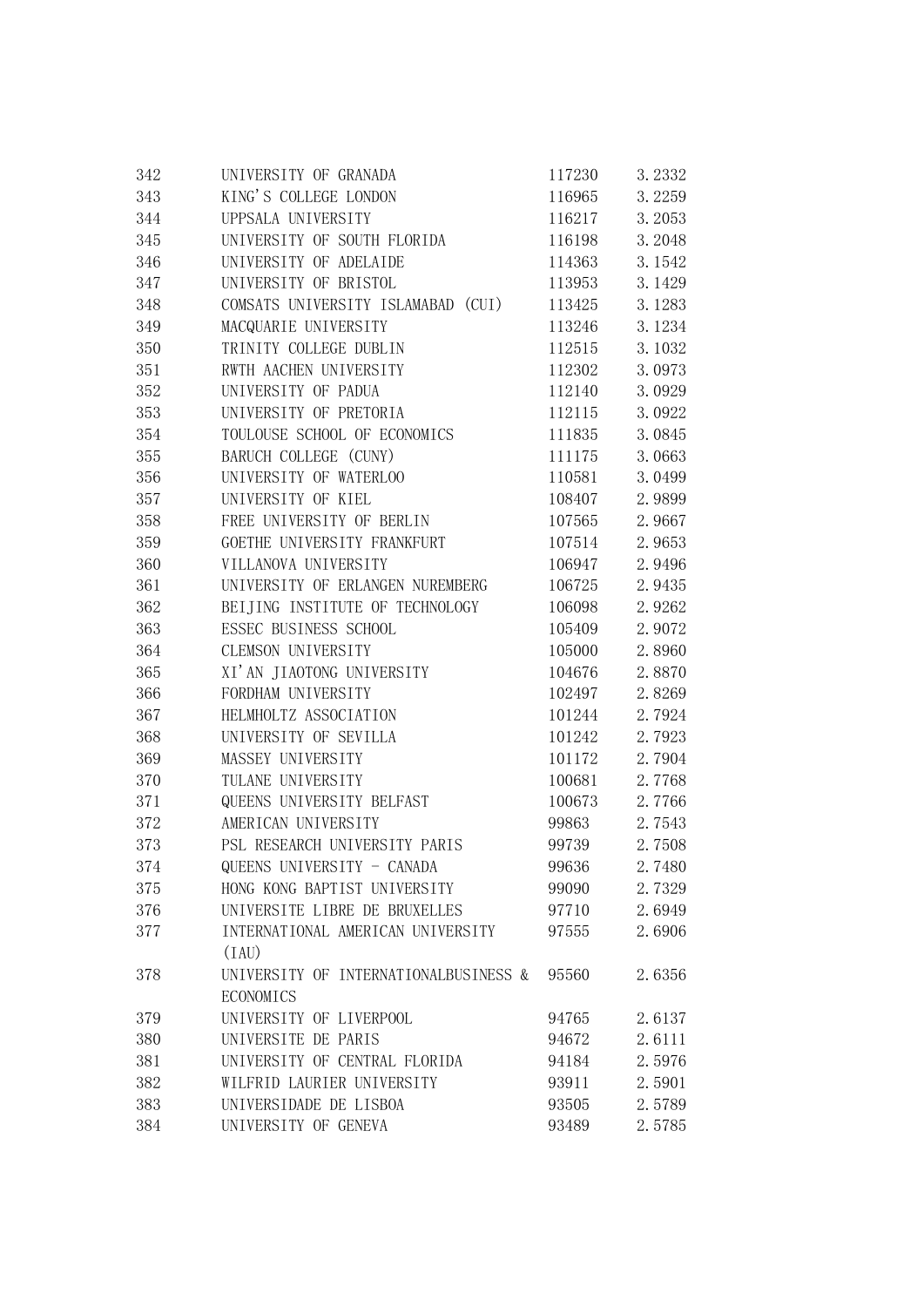| 385 | CHARLES UNIVERSITY PRAGUE              | 93016 | 2.5654 |
|-----|----------------------------------------|-------|--------|
| 386 | CENTRAL UNIVERSITY OF FINANCE          | 92564 | 2.5529 |
|     | <b>&amp;ECONOMICS</b>                  |       |        |
| 387 | AIX-MARSEILLE UNIVERSITE               | 92387 | 2.5481 |
| 388 | TINBERGEN INST                         | 91662 | 2.5281 |
| 389 | UNIVERSITE PARIS SACLAY                | 91401 | 2.5209 |
| 390 | TEXAS TECH UNIVERSITY                  | 91389 | 2.5205 |
| 391 | KEDGE BUSINESS SCHOOL                  | 91389 | 2.5205 |
| 392 | HUAZHONG UNIVERSITY OF SCIENCE         | 91360 | 2.5198 |
|     | &TECHNOLOGY                            |       |        |
| 393 | TEXAS TECH UNIVERSITY SYSTEM           | 90918 | 2.5076 |
| 394 | NATIONAL TAIWAN UNIVERSITY             | 89710 | 2.4742 |
| 395 | UNIVERSITY OF OSLO                     | 88161 | 2.4315 |
| 396 | ATHENS UNIVERSITY OF ECONOMICS         | 87626 | 2.4167 |
|     | <b>&amp;BUSINESS</b>                   |       |        |
| 397 | LUISS GUIDO CARLI UNIVERSITY           | 87498 | 2.4132 |
| 398 | AUCKLAND UNIVERSITY OF TECHNOLOGY      | 87289 | 2.4075 |
| 399 | UNIVERSITY OF LJUBLJANA                | 86148 | 2.3760 |
| 400 | HUNAN UNIVERSITY                       | 86148 | 2.3760 |
| 401 | INSTITUTO UNIVERSITARIO DE LISBOA      | 85544 | 2.3593 |
| 402 | HUMBOLDT UNIVERSITY OF BERLIN          | 80437 | 2.2185 |
| 403 | NANJING UNIVERSITY                     | 78731 | 2.1714 |
| 404 | UNIVERSITY OF QUEBEC                   | 77054 | 2.1252 |
| 405 | SAPIENZA UNIVERSITY ROME               | 76288 | 2.1040 |
| 406 | MAX PLANCK SOCIETY                     | 76253 | 2.1031 |
| 407 | LOUISIANA STATE UNIVERSITY SYSTEM      | 75630 | 2.0859 |
| 408 | LOUISIANA STATE UNIVERSITY             | 73420 | 2.0250 |
| 409 | CATHOLIC UNIVERSITY OF THE SACREDHEART | 72719 | 2.0056 |
| 410 | UNIVERSITY OF LEICESTER                | 71972 | 1.9850 |
| 411 | INDIAN INSTITUTE OF TECHNOLOGYSYSTEM   | 71725 | 1.9782 |
|     | (IIT SYSTEM)                           |       |        |
| 412 | UNIVERSITY OF TURIN                    | 71322 | 1.9671 |
| 413 | UNIVERSITY OF WOLLONGONG               | 70611 | 1.9475 |
| 414 | SUNGKYUNKWAN UNIVERSITY (SKKU)         | 70601 | 1.9472 |
| 415 | NATIONAL CHENGCHI UNIVERSITY           | 70301 | 1.9389 |
| 416 | UNIVERSITY OF OTAGO                    | 65044 | 1.7939 |
| 417 | UNIVERSITY OF ZARAGOZA                 | 64502 | 1.7790 |
| 418 | UNIV BRETAGNE LOIRE                    | 62884 | 1.7344 |
| 419 | YONSEI UNIVERSITY                      | 57266 | 1.5794 |

Copyright © Rev George Hua LIN 版权所有©林华

Note:1.The data of Web of Science Documents, Cites, Cites/Paper are fromEssential Science Indicators of Clarivate Analytics/Thomson Reuters. 被引论文数,论文总 被引用次数, 篇均引用采自Clarivate Analytics/ThomsonReuters的Essential Science Indicators